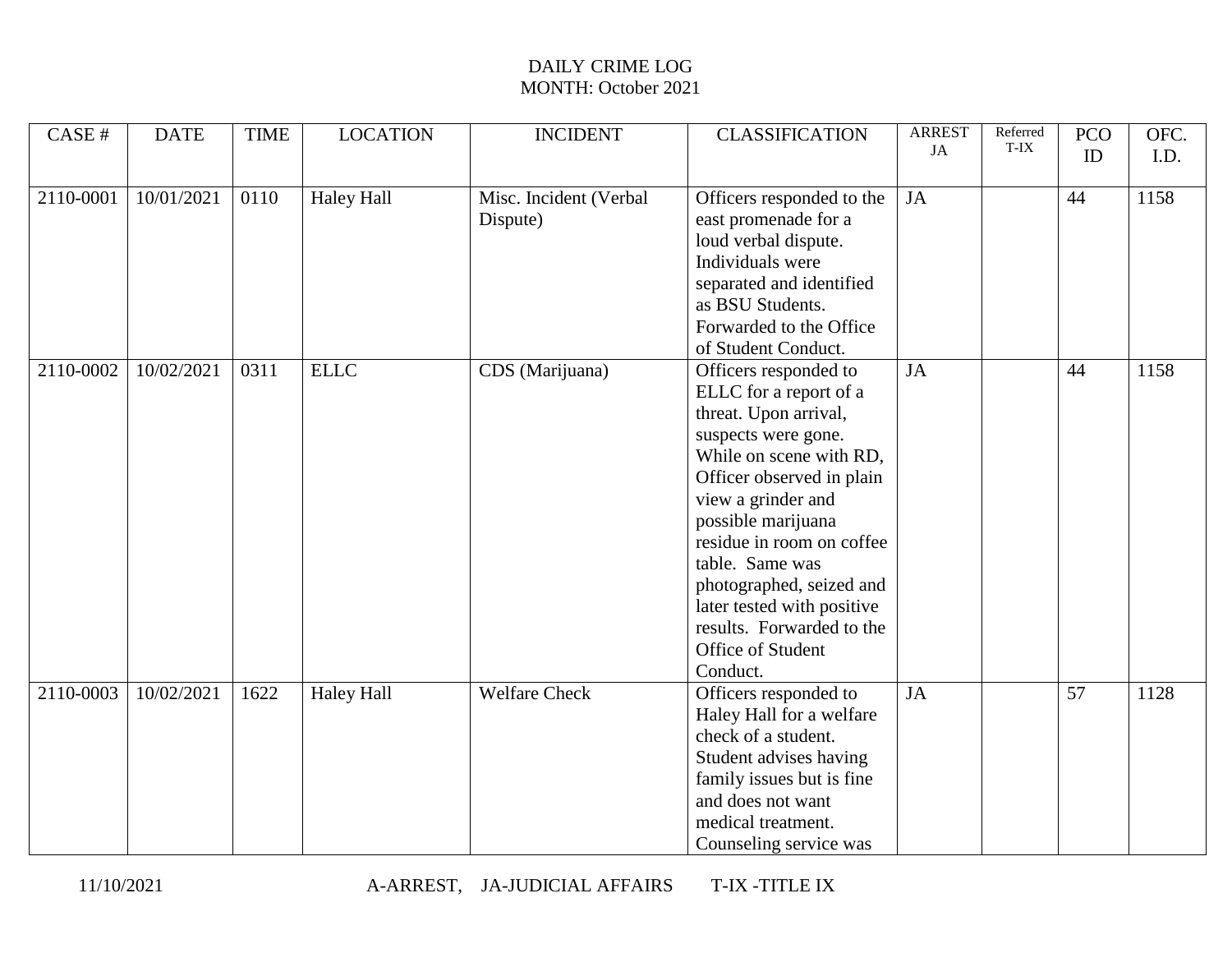|           |            |      |                       |                                               | recommended.<br>Forwarded to the Office<br>of Student Conduct.                                                                                                                                                                                            |           |    |      |
|-----------|------------|------|-----------------------|-----------------------------------------------|-----------------------------------------------------------------------------------------------------------------------------------------------------------------------------------------------------------------------------------------------------------|-----------|----|------|
| 2110-0004 | 10/04/2021 | 1600 | <b>CNSMN</b>          | Miscellaneous Incident<br>(Recovered Handgun) | Officers responded to a<br>call for a suspicious<br>person. Subject fled the<br>scene as officers arrived<br>leaving a small gray<br>book-bag containing a<br>semi-automatic handgun<br>and suspected marijuana.<br>Investigation is being<br>completed.  |           | 43 | 1158 |
| 2110-0005 | 10/04/2021 | 2303 | <b>East Promenade</b> | <b>Assault 2<sup>nd</sup> Degree</b>          | 4(d) Officers responded<br>to the east promenade for<br>a reported fight in<br>progress. Upon arrival<br>all parties dispersed.<br>Officers later located and<br>identified<br>$victim(s)/subsect(s)$ .<br>Forwarded to the Office<br>of Student Conduct. | <b>JA</b> | 57 | 1153 |
| 2110-0006 | 10/05/2021 | 1630 | Parking Lot R         | Impound                                       | Unregistered vehicle was<br>ticketed and towed.                                                                                                                                                                                                           |           | 53 | 1153 |
| 2110-0007 | 10/05/2021 | 2145 | James Gym             | <b>Medical Emergency</b>                      | Officers responded to a<br>call for a student having<br>a seizure. EMS was<br>called, responded and<br>transported student to<br>hospital.                                                                                                                |           | 57 | 1145 |
| 2110-0008 | 10/07/2021 | 1002 | Lot K                 | Impound                                       | A vehicle illegally<br>parked in a reserved<br>space was ticketed and                                                                                                                                                                                     |           | 41 | 1128 |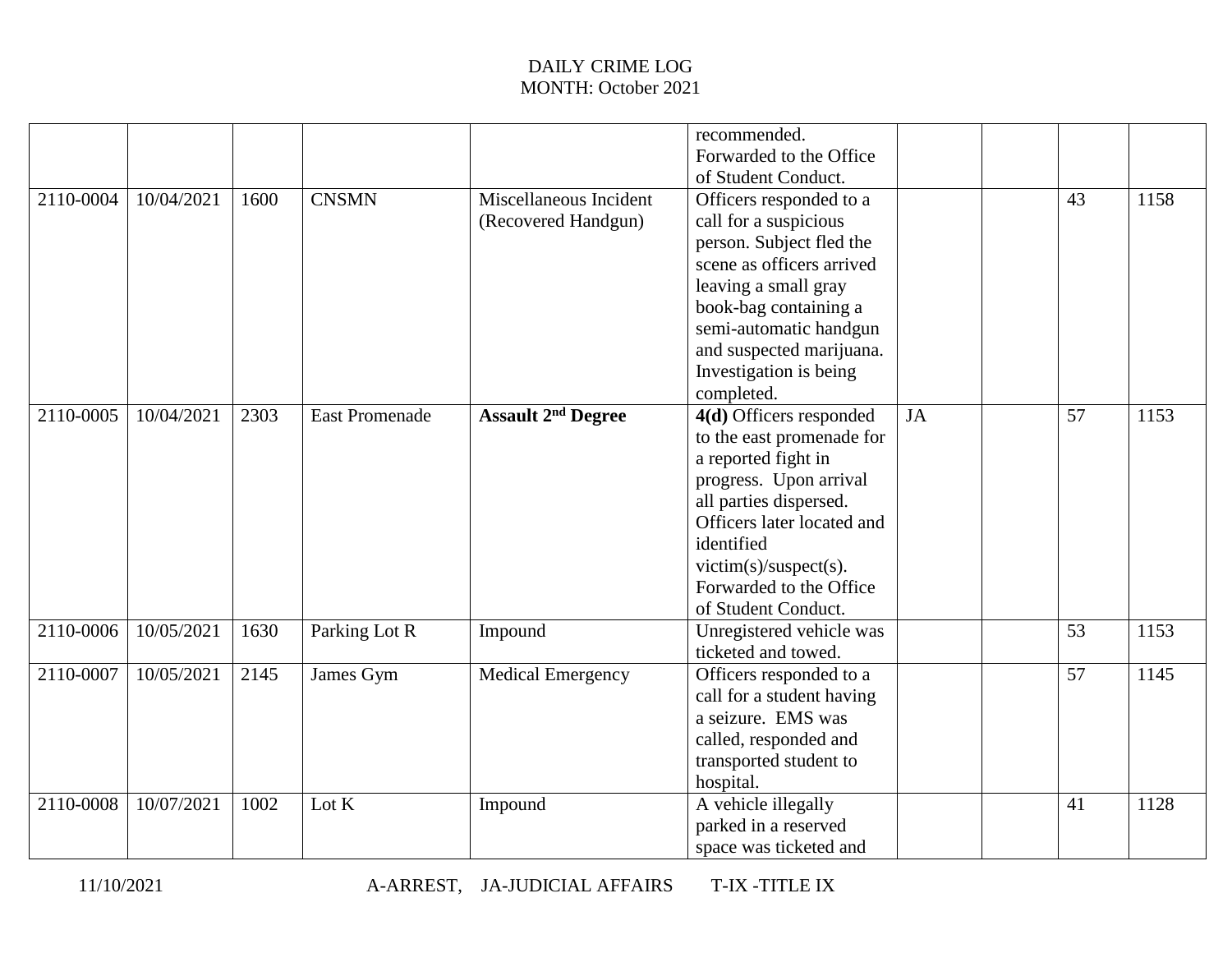|           |            |      |                   |                          | towed.                                                                                                                                                                                                                                                                                                                                                                       |           |            |    |      |
|-----------|------------|------|-------------------|--------------------------|------------------------------------------------------------------------------------------------------------------------------------------------------------------------------------------------------------------------------------------------------------------------------------------------------------------------------------------------------------------------------|-----------|------------|----|------|
| 2110-0009 | 10/07/2021 | 1030 | <b>Haley Hall</b> | Harassment               | Officer responded to<br>McKeldin Gym for a<br>report of Harassment.<br><b>Student advised Officers</b><br>they were continually<br>being harassed after<br>reporting a disturbance.<br>Student requested<br>individuals to stop<br>several times.<br>Forwarded to the Office<br>of Student Conduct and<br>Title IX Office.                                                   | JA        | <b>TIX</b> | 41 | 1128 |
| 2110-0010 | 10/07/2021 | 1731 | Kennard Hall      | CDS (Marijuana)          | Officers responded to a<br>call for suspected<br>marijuana in a residential<br>dwelling. Investigation<br>revealed RD was<br>performing wellness<br>checks in the dwelling<br>and discovered a small<br>plastic baggie with<br>suspected marijuana in it.<br>Same was seized and<br>later tested with positive<br>results. Forwarded to the<br>Office of Student<br>Conduct. | <b>JA</b> |            | 43 | 1158 |
| 2110-0011 | 10/07/2021 | 2321 | Tubman Hall       | <b>Medical Emergency</b> | Officers responded to a<br>call for an unconscious<br>student. Upon arrival<br>student was conscious<br>and stated they felt weak                                                                                                                                                                                                                                            |           |            | 44 | 1158 |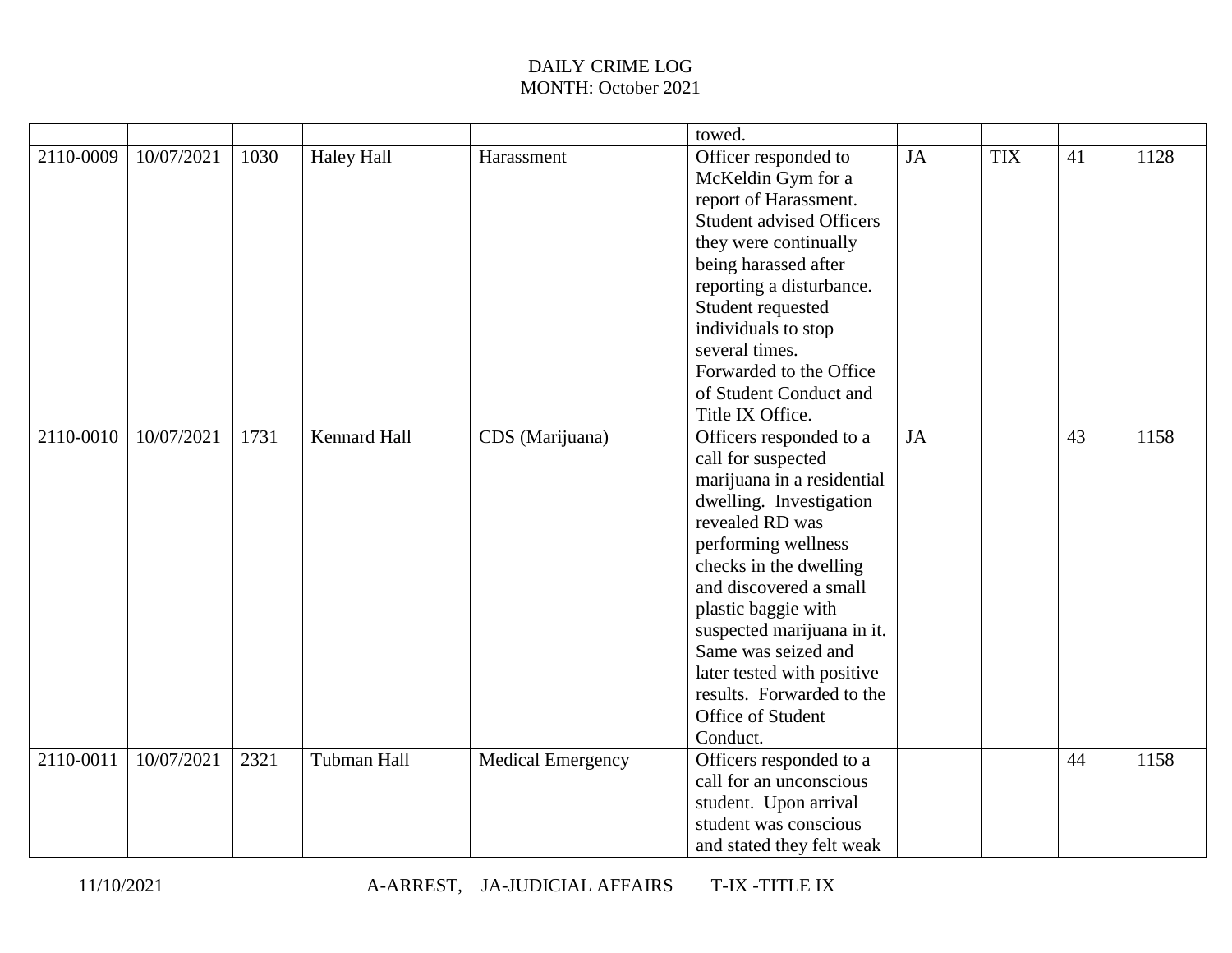| 2110-0012 | 10/08/2021 | 1515 | McKeldin Gym        | Misc. Incident (Employee | and fainted because they<br>had not eaten all day.<br>Medical attention was<br>recommended but<br>refused.<br>Officer spoke with a                                                                                                             |           | 53 | 1144 |
|-----------|------------|------|---------------------|--------------------------|------------------------------------------------------------------------------------------------------------------------------------------------------------------------------------------------------------------------------------------------|-----------|----|------|
|           |            |      |                     | Complaint)               | student who wanted to<br>file a complaint against a<br><b>BSU</b> staff member. A<br>report was taken.<br>Investigation is being<br>conducted.                                                                                                 |           |    |      |
| 2110-0013 | 10/11/2021 | 1254 | <b>Kennard Hall</b> | CDS (Unfounded)          | Officers responded to a<br>call for suspected CDS<br>(marijuana) detected by a<br><b>Residential Director</b><br>performing building<br>checks. Investigation<br>revealed a faint smell of<br>burnt marijuana but no<br>marijuana was present. | <b>JA</b> | 53 | 1152 |
| 2110-0014 | 10/11/2021 | 1200 | <b>NSC</b>          | Hazing (Allegation)      | An employee received an<br>anonymous tip that<br>hazing was taking place<br>off campus possibly<br>involving a fraternity<br>from Bowie State<br>University. This incident<br>is under investigation.                                          |           | 53 | 1144 |
| 2110-0015 | 10/11/2021 | 1350 | McKeldin Gym        | <b>Lost Property</b>     | A Student responded to<br>the BSU Police Station<br>and reported they lost an<br>Apple watch series 6 at<br>ELLC while helping a                                                                                                               |           | 53 | 1142 |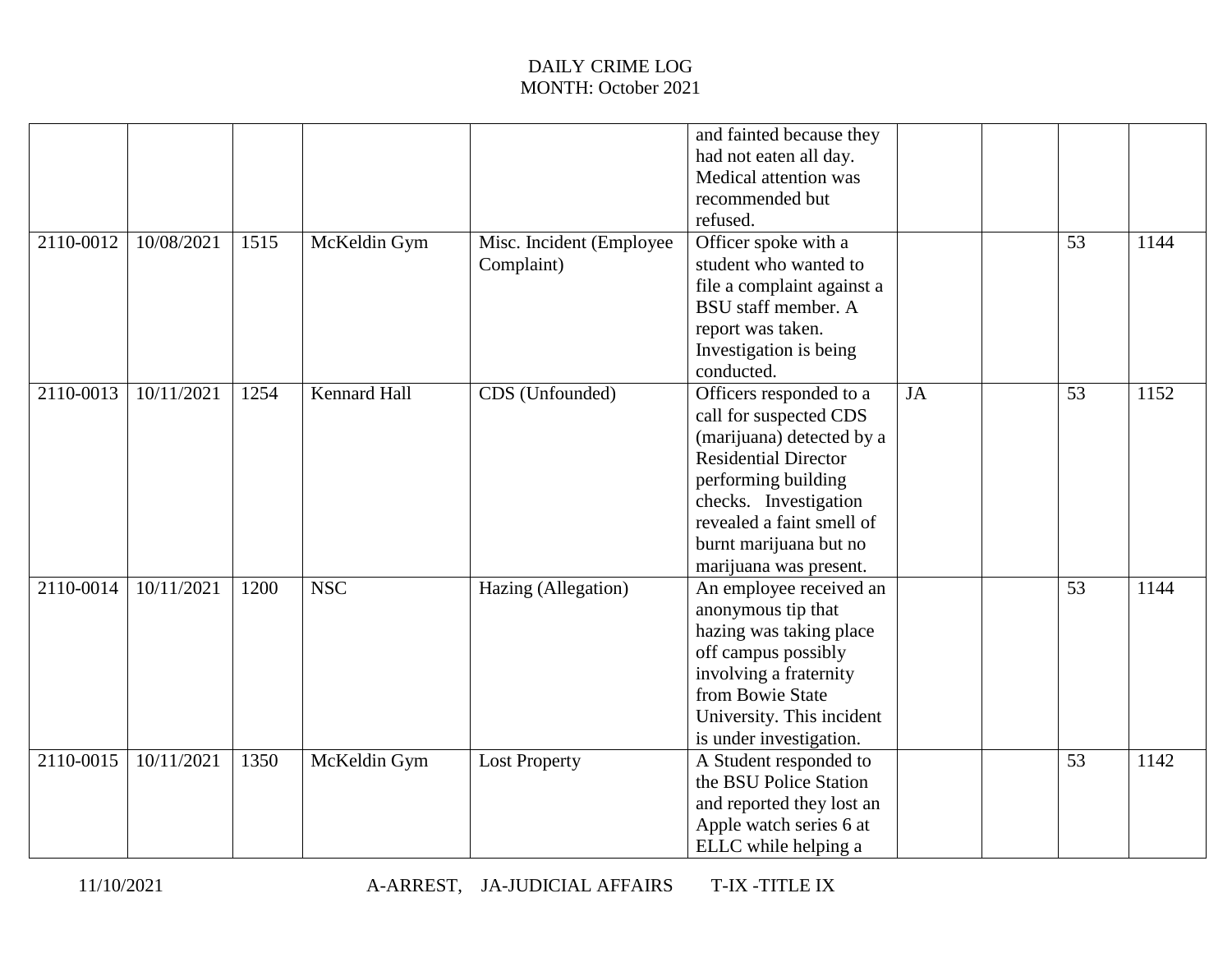|               |            |      |                   |                                    | friend move in. Multiple<br>areas of where the<br>student had been were<br>canvassed with negative                                                                                                         |           |    |      |
|---------------|------------|------|-------------------|------------------------------------|------------------------------------------------------------------------------------------------------------------------------------------------------------------------------------------------------------|-----------|----|------|
| 2110-0016     | 10/12/2021 | 0836 | President's Tent  | <b>Theft (over \$1000.00)</b>      | results.<br>6(K)\$4,500.00 Officers<br>responded to a call for a<br>report of a theft.<br>Investigation revealed<br>unknown person(s)<br>removed a generator<br>from a tent at the Bulldog<br>Stadium.     |           | 41 | 1142 |
| $2110 - 0017$ | 10/12/2021 | 1918 | <b>Haley Hall</b> | <b>Medical Emergency</b>           | Officers responded to a<br>call for a student having<br>difficulty breathing.<br>EMS was called and<br>transported the student to<br>the hospital.                                                         |           | 53 | 1158 |
| 2110-0018     | 10/13/2021 | 0917 | Lot $S$           | Impound                            | Vehicle blocking a<br>dumpster was ticketed<br>and towed.                                                                                                                                                  |           | 41 | 1128 |
| 2110-0019     | 10/13/2021 | 1528 | <b>CNSMN</b>      | CDS (Marijuana)                    | Officers responded to a<br>call for students smoking<br>suspected marijuana near<br>CNSMN. Same was<br>seized and later tested<br>with positive results.<br>Forwarded to the Office<br>of Student Conduct. | <b>JA</b> | 53 | 1158 |
| 2110-0020     | 10/13/2021 | 1918 | <b>ELLC</b>       | Misc. Incident (Verbal<br>Dispute) | Officers were dispatched<br>to ELLC for a verbal<br>dispute. Investigation<br>revealed students argued                                                                                                     | <b>JA</b> | 53 | 1158 |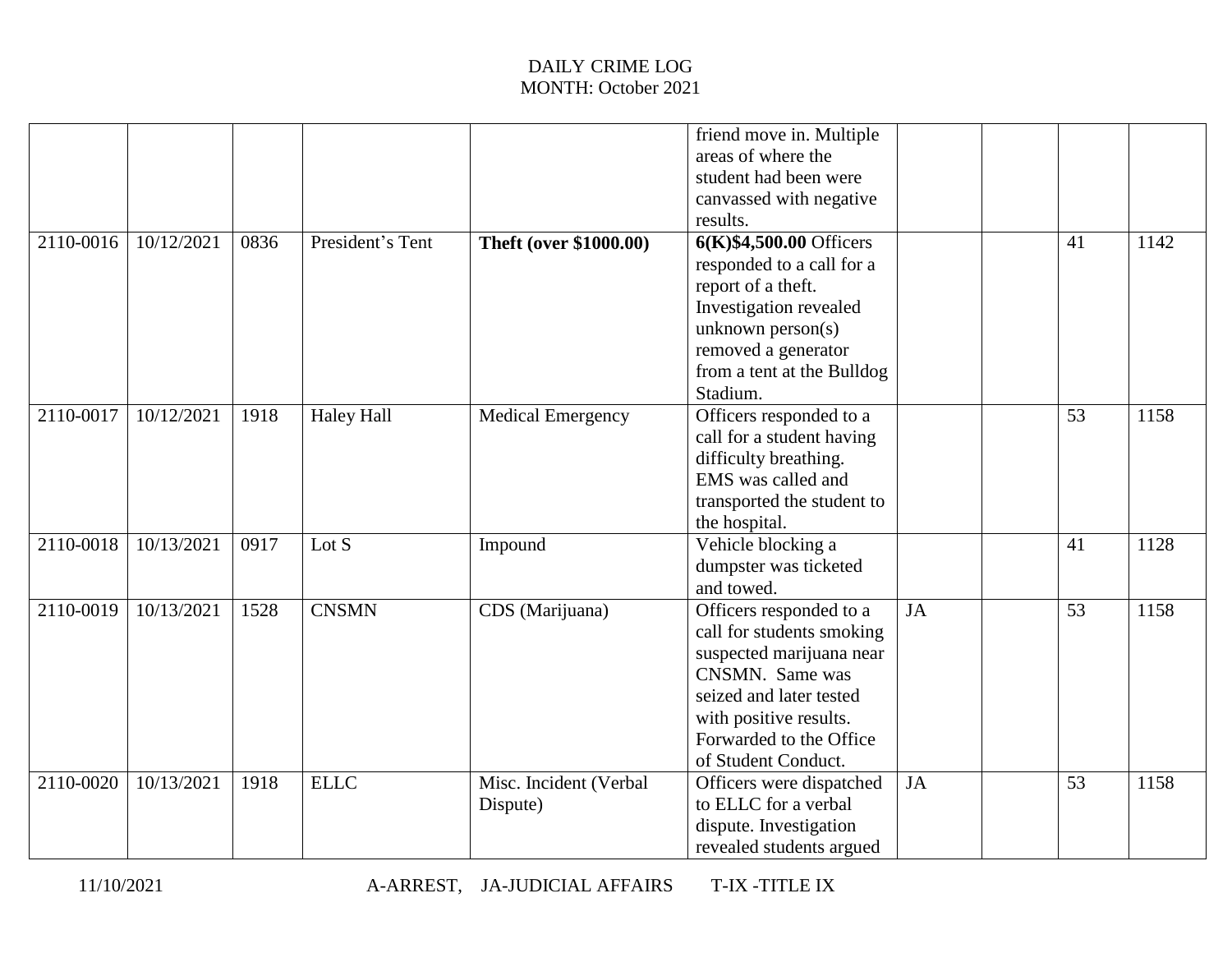|           |            |      |                      |                          | about who had access to<br>the pool table.<br>Forwarded to the Office<br>of Student Conduct.                                                                                  |    |      |
|-----------|------------|------|----------------------|--------------------------|-------------------------------------------------------------------------------------------------------------------------------------------------------------------------------|----|------|
| 2110-0021 | 10/14/2021 | 0147 | <b>Kennard Hall</b>  | <b>Medical Emergency</b> | Officer were dispatched<br>to Kennard Hall for a<br>student who injured their<br>right ankle. EMS was<br>contacted and responded<br>Student refused transport<br>to hospital. | 57 | 1153 |
| 2110-0022 | 10/14/2021 | 0400 | Lot M                | Impound                  | A vehicle illegally<br>parked in a reserved<br>space was ticketed and<br>towed.                                                                                               | 57 | 1143 |
| 2110-0023 | 10/14/2021 | 0400 | Lot M                | Impound                  | A vehicle illegally<br>parked in a reserved<br>space was ticketed and<br>towed.                                                                                               | 57 | 1143 |
| 2110-0024 | 10/14/2021 | 0400 | Lot M                | Impound                  | A vehicle illegally<br>parked in a reserved<br>space was ticketed and<br>towed.                                                                                               | 57 | 1143 |
| 2110-0025 | 10/14/2021 | 0400 | Lot M                | Impound                  | A vehicle illegally<br>parked in a reserved<br>space was ticketed and<br>towed.                                                                                               | 57 | 1143 |
| 2110-0026 | 10/14/2021 | 1520 | <b>NSC Bookstore</b> | Theft under \$100.00     | $6(c)$ \$20. Officers were<br>dispatched to Follett<br>Bookstore for a report of<br>a theft. Video<br>Surveillance confirmed<br>the suspect illegally                         | 53 | 1158 |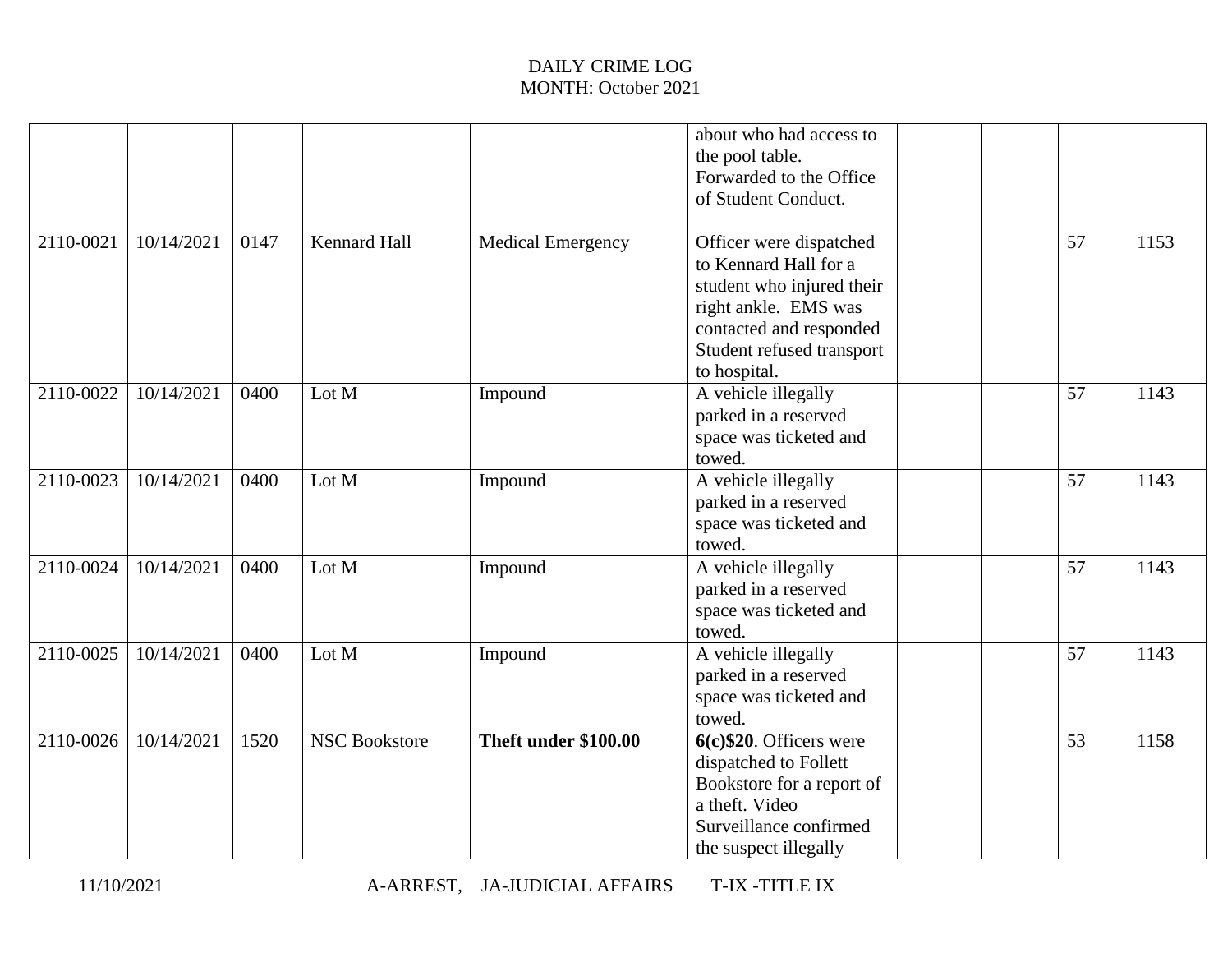|           |            |      |                      |                                      | removed a T-Shirt<br>without paying for it. An<br>investigation is being<br>conducted.                                                                                                                                                                                                                                                              |           |    |      |
|-----------|------------|------|----------------------|--------------------------------------|-----------------------------------------------------------------------------------------------------------------------------------------------------------------------------------------------------------------------------------------------------------------------------------------------------------------------------------------------------|-----------|----|------|
| 2021-0304 | 10/16/2021 | 0429 | <b>Main Entrance</b> | <b>Accident Report</b>               | <b>Accident Report</b>                                                                                                                                                                                                                                                                                                                              |           |    | 1143 |
| 2110-0027 | 10/17/2021 | 2120 | <b>ELLC</b>          | Misc. Inc.(Fire Alarm<br>Activation) | Officers responded for a<br>fire alarm activation at<br>ELLC. The building was<br>evacuated. Investigation<br>revealed the smoke from<br>a student cooking caused<br>the fire alarm to activate.<br>The building was<br>checked, the fire alarm<br>panel reset and the<br>residents were cleared to<br>return to their suites. No<br>fire detected. |           | 43 | 1153 |
| 2110-0028 | 10/18/2021 | 1200 | Lot Q                | Impound                              | A vehicle with no license<br>plates was ticketed and<br>towed.                                                                                                                                                                                                                                                                                      |           | 53 | 1142 |
| 2110-0029 | 10/18/2021 | 1748 | MLK (Exterior)       | CDS (Marijuana)                      | Officers responded to a<br>call for individuals<br>smoking suspected<br>marijuana outside near<br>MLK. Officers observed<br>suspected marijuana<br>sitting in plain view on<br>the table. Same was<br>seized and later tested<br>positive. Forwarded to<br>the Office of Student<br>Conduct.                                                        | <b>JA</b> | 43 | 1158 |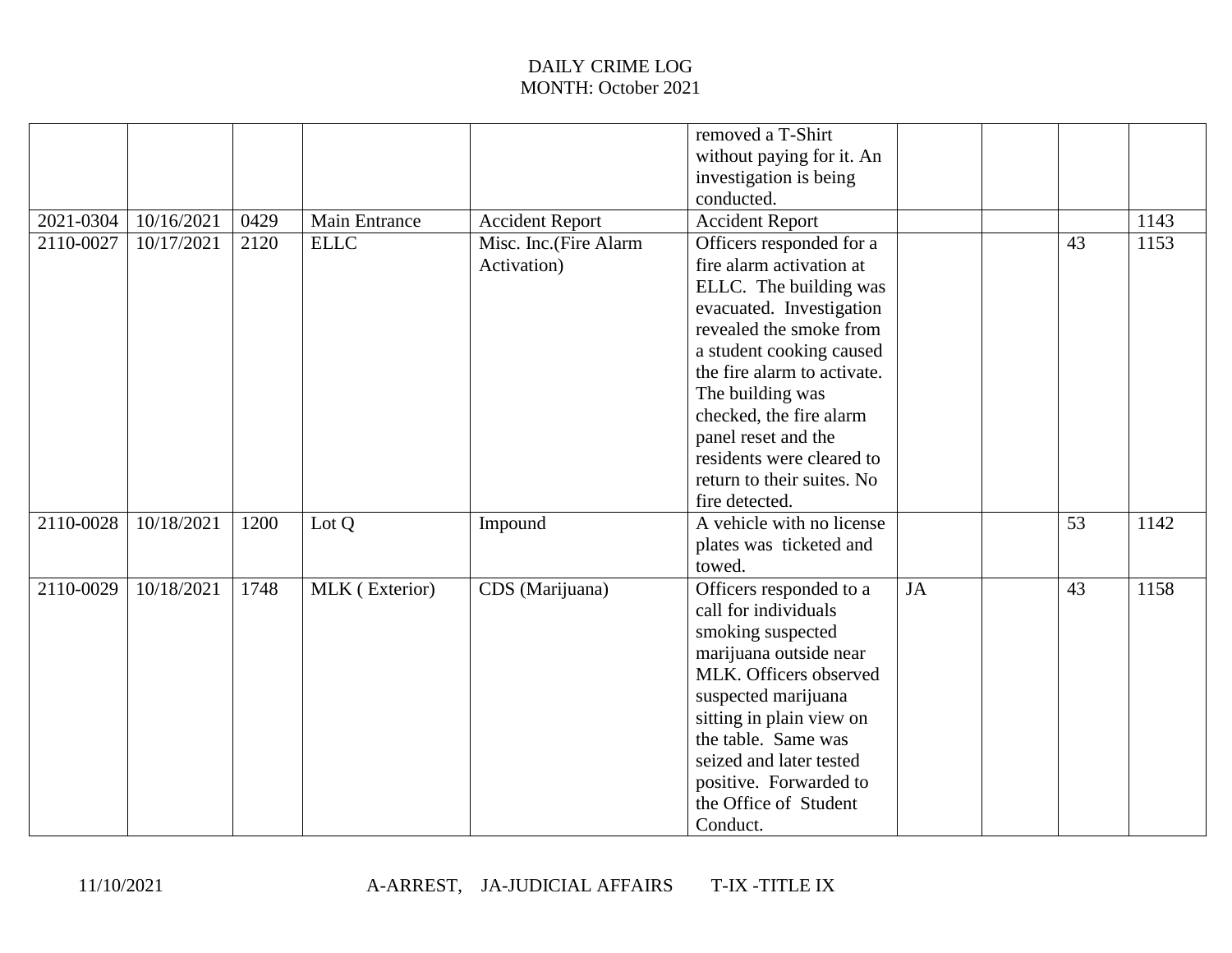| 2110-0030 | 10/19/2021 | 1058 | <b>Main Entrance</b> | Misc. Inc. (Citizen    | Dispatch informed officer                               |           | 41 | 1128 |
|-----------|------------|------|----------------------|------------------------|---------------------------------------------------------|-----------|----|------|
|           |            |      |                      | Complaint)             | of citizen complaint<br>against TSS Guard at 4          |           |    |      |
|           |            |      |                      |                        | way stop. A report was                                  |           |    |      |
|           |            |      |                      |                        | taken. Investigation is                                 |           |    |      |
|           |            |      |                      |                        | being completed.                                        |           |    |      |
| 2110-0031 | 10/19/2021 | 1320 | Unknown              | <b>Lost Property</b>   | A BSU Student responded                                 |           | 41 | 1128 |
|           |            |      |                      |                        | to Robinson Hall and                                    |           |    |      |
|           |            |      |                      |                        | reported they misplaced                                 |           |    |      |
|           |            |      |                      |                        | their parking permit.                                   |           |    |      |
|           |            |      |                      |                        | Multiple locations were                                 |           |    |      |
|           |            |      |                      |                        | canvassed with negative                                 |           |    |      |
|           |            |      |                      |                        | results.                                                |           |    |      |
| 2110-0032 | 10/19/2021 | 1346 | <b>ELLC</b>          | <b>Welfare Check</b>   |                                                         | <b>JA</b> | 41 | 1128 |
|           |            |      |                      |                        | Officers were requested to<br>check on the welfare of a |           |    |      |
|           |            |      |                      |                        | student. Contact was made                               |           |    |      |
|           |            |      |                      |                        | with the student. Parent                                |           |    |      |
|           |            |      |                      |                        | advised the student was                                 |           |    |      |
|           |            |      |                      |                        | home most of the day, in                                |           |    |      |
|           |            |      |                      |                        | fair spirits. and had gone to                           |           |    |      |
|           |            |      |                      |                        | an internship when officers                             |           |    |      |
|           |            |      |                      |                        | responded to the residence.                             |           |    |      |
|           |            |      |                      |                        | Forwarded to the Office of                              |           |    |      |
|           |            |      |                      |                        | Student Conduct.                                        |           |    |      |
| 2110-0033 | 10/19/2021 | 1538 | <b>Haley Hall</b>    | 4 <sup>th</sup> Degree | 5b \$900 (1 pair of shoes)                              |           | 53 | 1145 |
|           |            |      |                      | <b>Burglary</b>        | Officers responded to a                                 |           |    |      |
|           |            |      |                      |                        | call for a theft. Student                               |           |    |      |
|           |            |      |                      |                        | advised they secured their                              |           |    |      |
|           |            |      |                      |                        | door and left the room.                                 |           |    |      |
|           |            |      |                      |                        | When they returned the                                  |           |    |      |
|           |            |      |                      |                        | door was still locked and                               |           |    |      |
|           |            |      |                      |                        | their shoes were missing.                               |           |    |      |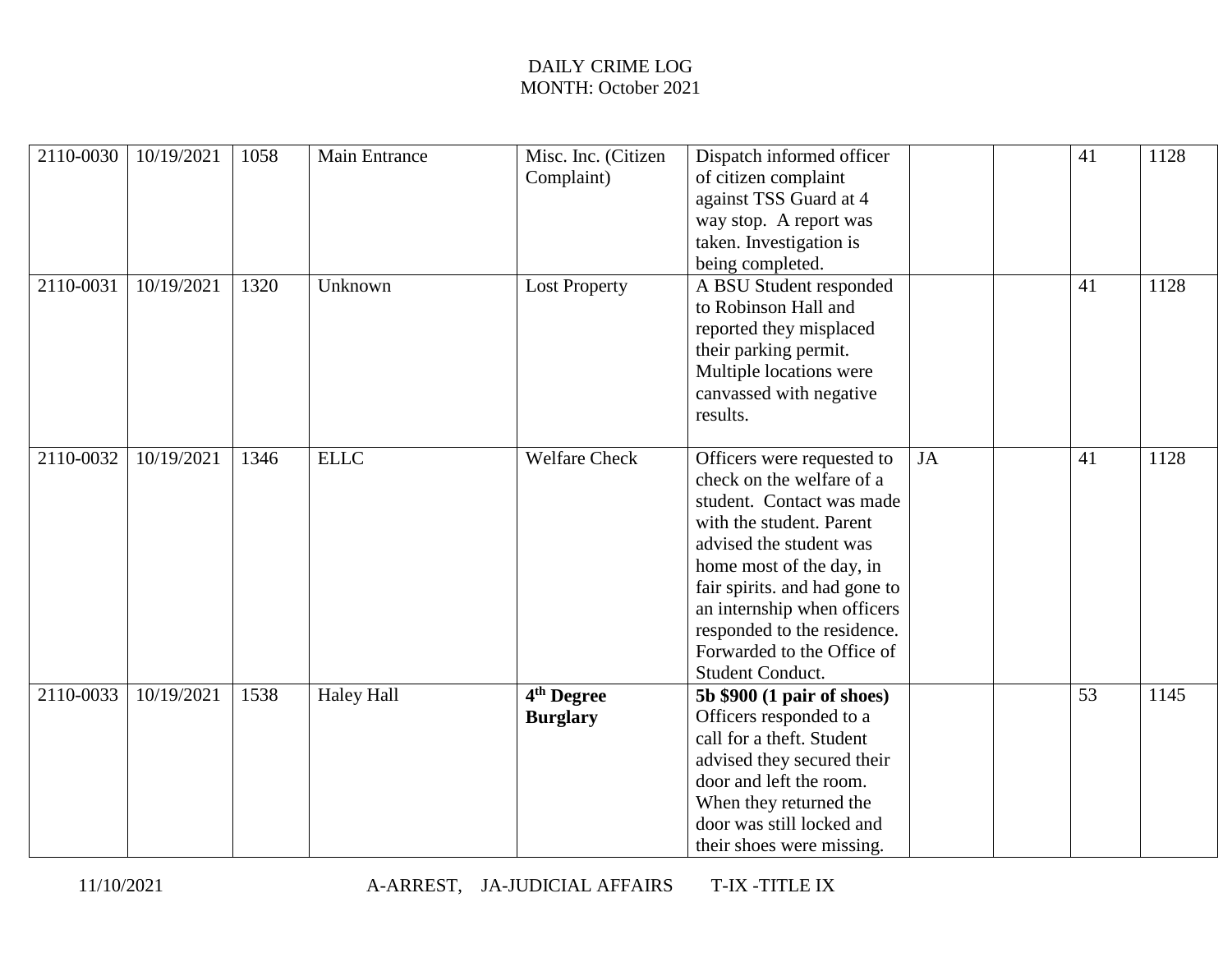|           |            |      |                        |                           | Investigation is being       |    |    |      |
|-----------|------------|------|------------------------|---------------------------|------------------------------|----|----|------|
|           |            |      |                        |                           | conducted.                   |    |    |      |
| 2110-0034 | 10/19/2021 | 1651 | James Gym              | Misc. Incident            | Officers responded to        |    | 43 | 1158 |
|           |            |      |                        | (Verbal Dispute)          | McKeldin Gym for a           |    |    |      |
|           |            |      |                        |                           | report of a verbal dispute.  |    |    |      |
|           |            |      |                        |                           | Student advised seeing a     |    |    |      |
|           |            |      |                        |                           | former student on campus     |    |    |      |
|           |            |      |                        |                           | they believed wanted to      |    |    |      |
|           |            |      |                        |                           | confront them following a    |    |    |      |
|           |            |      |                        |                           | verbal dispute which         |    |    |      |
|           |            |      |                        |                           | occurred the night before.   |    |    |      |
|           |            |      |                        |                           | Student walked away to       |    |    |      |
|           |            |      |                        |                           | avoid a confrontation.       |    |    |      |
| 2110-0035 | 10/20/2021 | 1527 | <b>Wellness Center</b> | <b>Disorderly Conduct</b> | Officers responded to the    |    | 53 | 1158 |
|           |            |      |                        |                           | Wellness Center for a        |    |    |      |
|           |            |      |                        |                           | disorderly person. Upon      |    |    |      |
|           |            |      |                        |                           | arrival, suspect was gone.   |    |    |      |
|           |            |      |                        |                           | Officers canvassed the area  |    |    |      |
|           |            |      |                        |                           | with negative results.       |    |    |      |
| 2110-0036 | 10/20/2021 | 655p | Library                | <b>Welfare Check</b>      | Officers were requested to   | JA | 43 | 1128 |
|           |            |      |                        |                           | check on the welfare of a    |    |    |      |
|           |            |      |                        |                           | student in the library.      |    |    |      |
|           |            |      |                        |                           | Upon arrival, officers       |    |    |      |
|           |            |      |                        |                           | canvassed all levels of the  |    |    |      |
|           |            |      |                        |                           | library and attempted to     |    |    |      |
|           |            |      |                        |                           | contact student via landline |    |    |      |
|           |            |      |                        |                           | with negative results.       |    |    |      |
|           |            |      |                        |                           | Forwarded to the Office of   |    |    |      |
|           |            |      |                        |                           | Student Conduct.             |    |    |      |
| 2110-0037 | 10/21/2021 | 0001 | <b>CMRC</b>            | Misc. Incident            | Officers responded to        | JA | 44 | 1153 |
|           |            |      |                        | (Contract Violation)      | CMRC for a report of         |    |    |      |
|           |            |      |                        |                           | unauthorized entry.          |    |    |      |
|           |            |      |                        |                           | Investigation revealed a     |    |    |      |
|           |            |      |                        |                           | student allowed access       |    |    |      |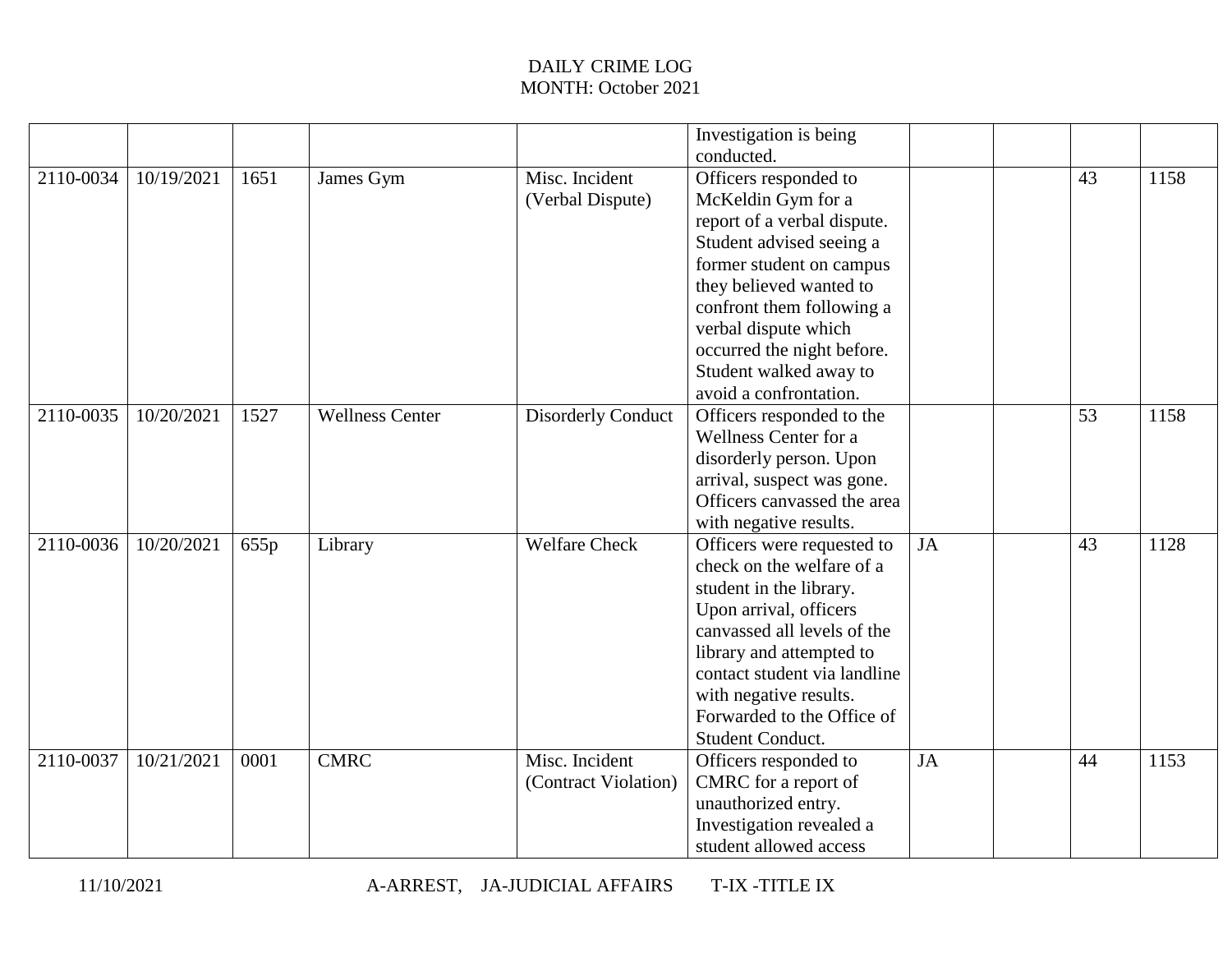| 2110-0038 | 10/21/2021 | 0810 | Lot $S$      | Impound                                              | through the emergency<br>door for an unknown<br>person. Forwarded to the<br>Office of Student Conduct.<br>A vehicle blocking the<br>dumpster was ticketed and<br>towed.                                                                                                               |           |      | 41 | 1128 |
|-----------|------------|------|--------------|------------------------------------------------------|---------------------------------------------------------------------------------------------------------------------------------------------------------------------------------------------------------------------------------------------------------------------------------------|-----------|------|----|------|
| 2110-0039 | 10/21/2021 | 1223 | <b>ELLC</b>  | 4 <sup>th</sup> Degree<br><b>Burglary</b>            | 5 (b) \$350 (Eyeglasses)<br>Officer responded to a call<br>for a theft. Student<br>advised an unknown<br>person(s) entered the room<br>and stole a pair of glasses.<br>An investigation is being<br>conducted.                                                                        |           |      | 41 | 1128 |
| 2110-0040 | 10/21/2021 | 1445 | <b>ELLC</b>  | 2 <sup>nd</sup> Degree Assault<br>(Domestic Related) | 4(d) Officers responded to<br>a report of an assault<br>which occurred between<br>two students who are<br>involved in a romantic<br>relationship. No injuries<br>reported. Medical<br>treatment was refused.<br>Forwarded to the Office of<br><b>Student Conduct and Title</b><br>IX. | <b>JA</b> | T-IX | 53 | 1128 |
| 2110-0041 | 10/22/2021 | 1345 | McKeldin Gym | Fraud                                                | Officer responded to<br>McKeldin Gym for a<br>report of Fraud. Student<br>reported they deposited a<br>check in their bank<br>account and sent money to<br>a person they believed<br>were affiliated with the                                                                         |           |      | 53 | 1128 |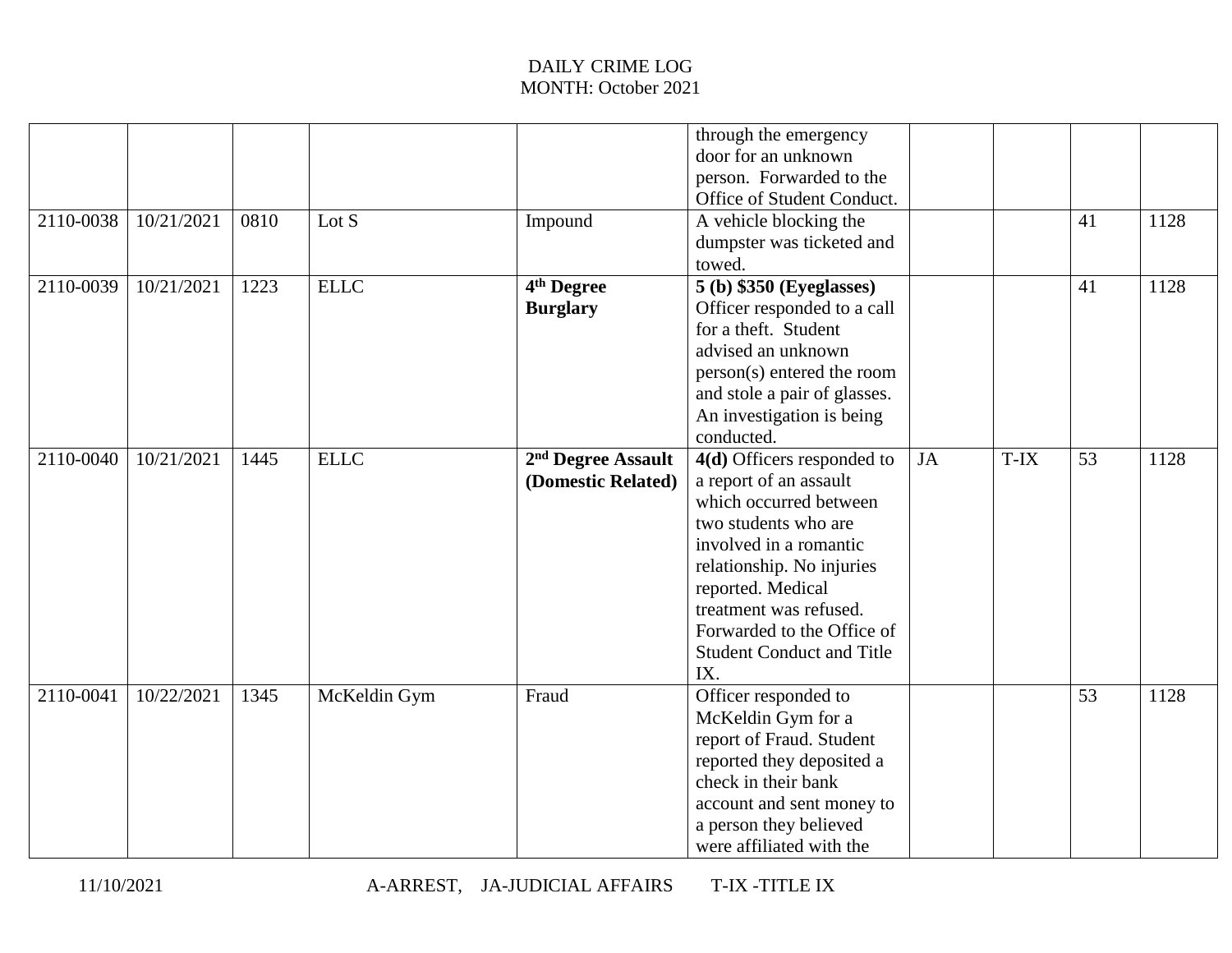|           |            |      |                    |                                | University who was<br>recruiting students to work<br>as administrative<br>assistants. They later found<br>out the person was not<br>affiliated with the<br>University. Total loss was<br>\$270.00.                                                                                                      |           |    |      |
|-----------|------------|------|--------------------|--------------------------------|---------------------------------------------------------------------------------------------------------------------------------------------------------------------------------------------------------------------------------------------------------------------------------------------------------|-----------|----|------|
| 2110-0042 | 10/23/2021 | 1830 | <b>Towers Hall</b> | <b>Medical Emergency</b>       | Officers responded to<br>Towers Hall for s student<br>suffering from abdominal<br>pain. EMS was called and<br>transported student to the<br>hospital.                                                                                                                                                   |           | 53 | 1128 |
| 2110-0043 | 10/24/2021 | 0406 | <b>ELLC</b>        | <b>Medical Emergency</b>       | Officers responded to<br>ELLC for a report of<br>intoxicated students. EMS<br>was called, responded and<br>transported one student to<br>the hospital. The other<br>student refused medical<br>treatment. Referred to<br>Office of Student Conduct.                                                     | <b>JA</b> | 57 | 1143 |
| 2110-0044 | 10/24/2021 | 2356 | <b>CMRC</b>        | 2 <sup>nd</sup> Degree Assault | 4(d) Officers responded to<br>CMRC for a report of a<br>fight in progress. Upon<br>arrival the fight had ended.<br>Investigation revealed<br>students engaged in a fight<br>after one made insults to<br>the other. Medical<br>attention was refused.<br>Forwarded to the Office of<br>Student Conduct. | JA        | 57 | 1153 |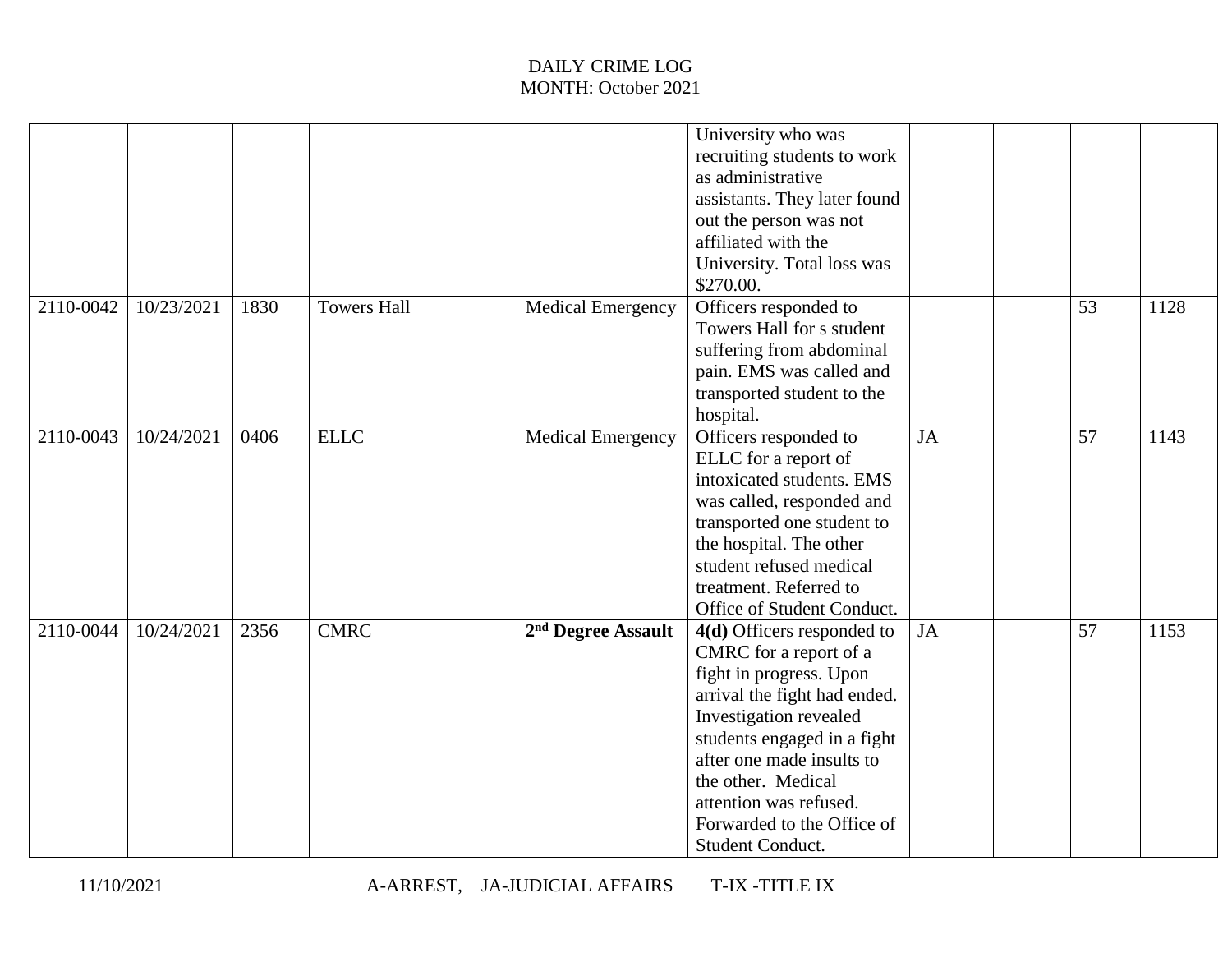| 2110-0045 | 10/25/2021 | 0115 | <b>Towers Hall</b> | 2 <sup>nd</sup> Degree Assault | 4(d) Officer responded to<br>Towers Hall for a report of<br>a fight. Upon arrival the<br>fight had been dispersed.<br>Investigation revealed<br>students were engaged in a<br>fight. No injuries reported.<br>Forwarded to the Office of<br><b>Student Conduct</b>                                            | <b>JA</b> | 57 | 1153 |
|-----------|------------|------|--------------------|--------------------------------|---------------------------------------------------------------------------------------------------------------------------------------------------------------------------------------------------------------------------------------------------------------------------------------------------------------|-----------|----|------|
| 2110-0046 | 10/25/2021 | 0220 | <b>ELLC</b>        | <b>Welfare Check</b>           | Officers were requested to<br>check on the welfare of a<br>student. Contact was made.<br>Student was referred to<br>Counseling Services.<br>Forwarded to the Office of<br>Student Conduct.                                                                                                                    | JA        | 57 | 1153 |
| 2110-0047 | 10/25/2021 | 1100 | Lot R $(R-05)$     | Impound                        | A vehicle illegally parked<br>in a reserved space was<br>ticketed and towed.                                                                                                                                                                                                                                  |           | 53 | 1142 |
| 2110-0048 | 10/25/2021 | 1330 | McKeldin Gym       | Harassment<br>(Unfounded)      | Officers responded to<br>McKeldin Gym for a walk-<br>in report. Investigation<br>revealed the student drove<br>around a staff member in<br>an unusual fashion and the<br>staff member followed the<br>student to check on their<br>well-being. The actions of<br>the staff member made the<br>student uneasy. |           | 53 | 1142 |
| 2110-0049 | 10/26/2021 | 1410 | Lot Q              | Impound                        | A vehicle illegally parked<br>in a reserved space was<br>ticketed and towed                                                                                                                                                                                                                                   |           | 53 | 1142 |
| 2110-0050 | 10/26/2021 | 1602 | <b>CMRC</b>        | Misc. Incident                 | Officer responded to                                                                                                                                                                                                                                                                                          |           | 43 | 1158 |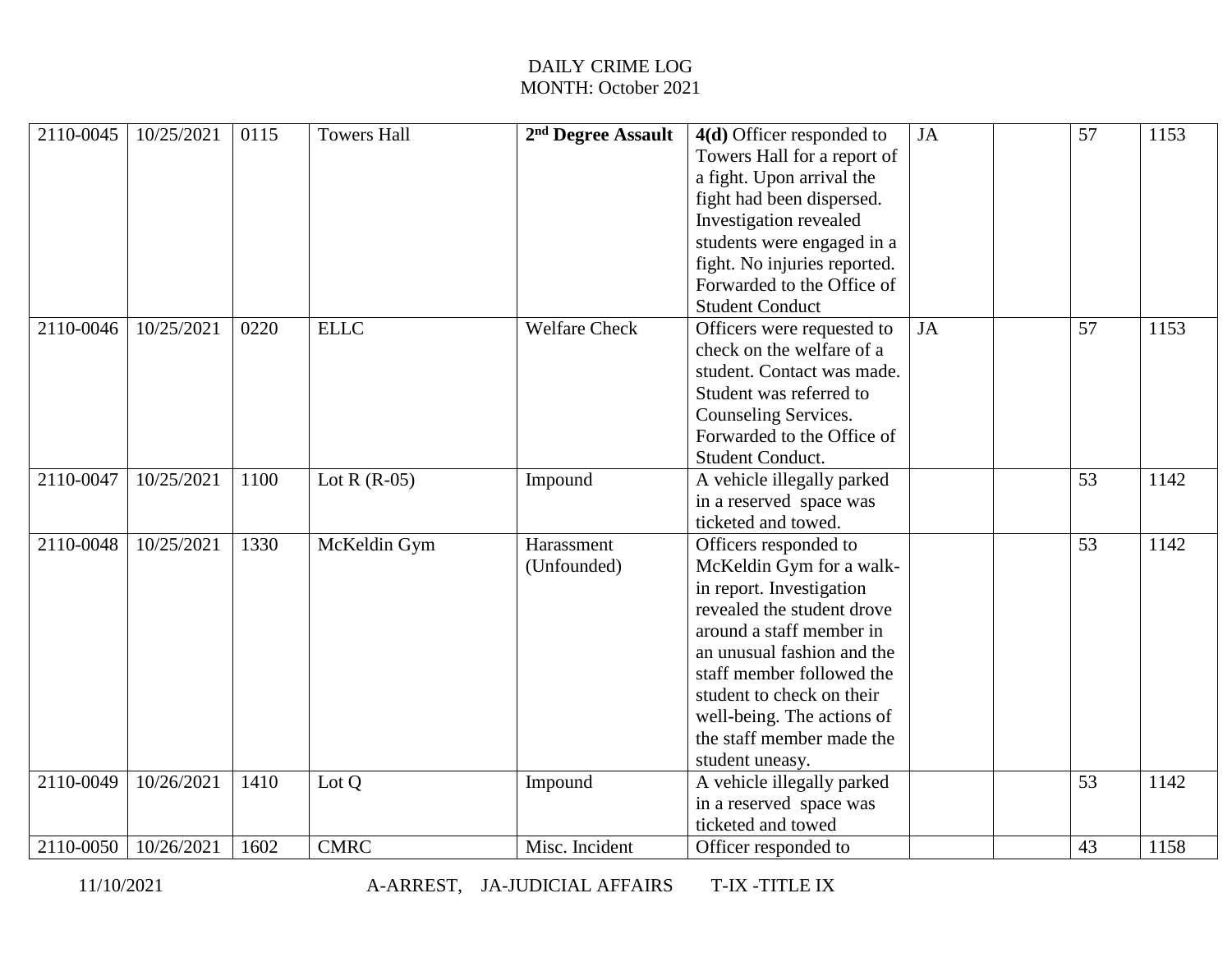|           |            |      |             | (Intimidation)                                                    | CMRC and met with a<br>student who reported an<br>out of state ex domestic<br>partner contacted them by<br>texted and threatened to<br>release an intimate video<br>of them on social media if<br>they did not give them<br>access to their social media<br>account. When they did<br>not comply the video was<br>sent to a friend of the<br>student. Investigation is<br>being conducted. |  |    |      |
|-----------|------------|------|-------------|-------------------------------------------------------------------|--------------------------------------------------------------------------------------------------------------------------------------------------------------------------------------------------------------------------------------------------------------------------------------------------------------------------------------------------------------------------------------------|--|----|------|
| 2110-0051 | 10/26/2021 | 2130 | Lot Q       | Impound                                                           | A vehicle illegally parked<br>in a reserved space was<br>ticketed and towed                                                                                                                                                                                                                                                                                                                |  | 53 | 1158 |
| 2110-0052 | 10/26/2021 | 2212 | Tubman      | <b>Burglary 4th</b><br><b>Degree</b>                              | $5(b)(k)$ \$199 Officer<br>responded to Tubman Hall<br>for a report of a theft.<br>Student reported they<br>briefly left their room<br>unsecured to run an errand<br>and upon return their<br>wireless headphones were<br>missing. An investigation<br>is being conducted.                                                                                                                 |  | 44 | 1158 |
| 2100-0053 | 10/27/2021 | 0434 | <b>ELLC</b> | Miscellaneous<br>Incident (Carbon<br>Monoxide Alarm<br>Activated) | Officer responded to<br>ELLC for a report of the<br>carbon monoxide alarm<br>sounding. Fireboard<br>arrived and detected high<br>levels of carbon monoxide                                                                                                                                                                                                                                 |  | 44 | 1153 |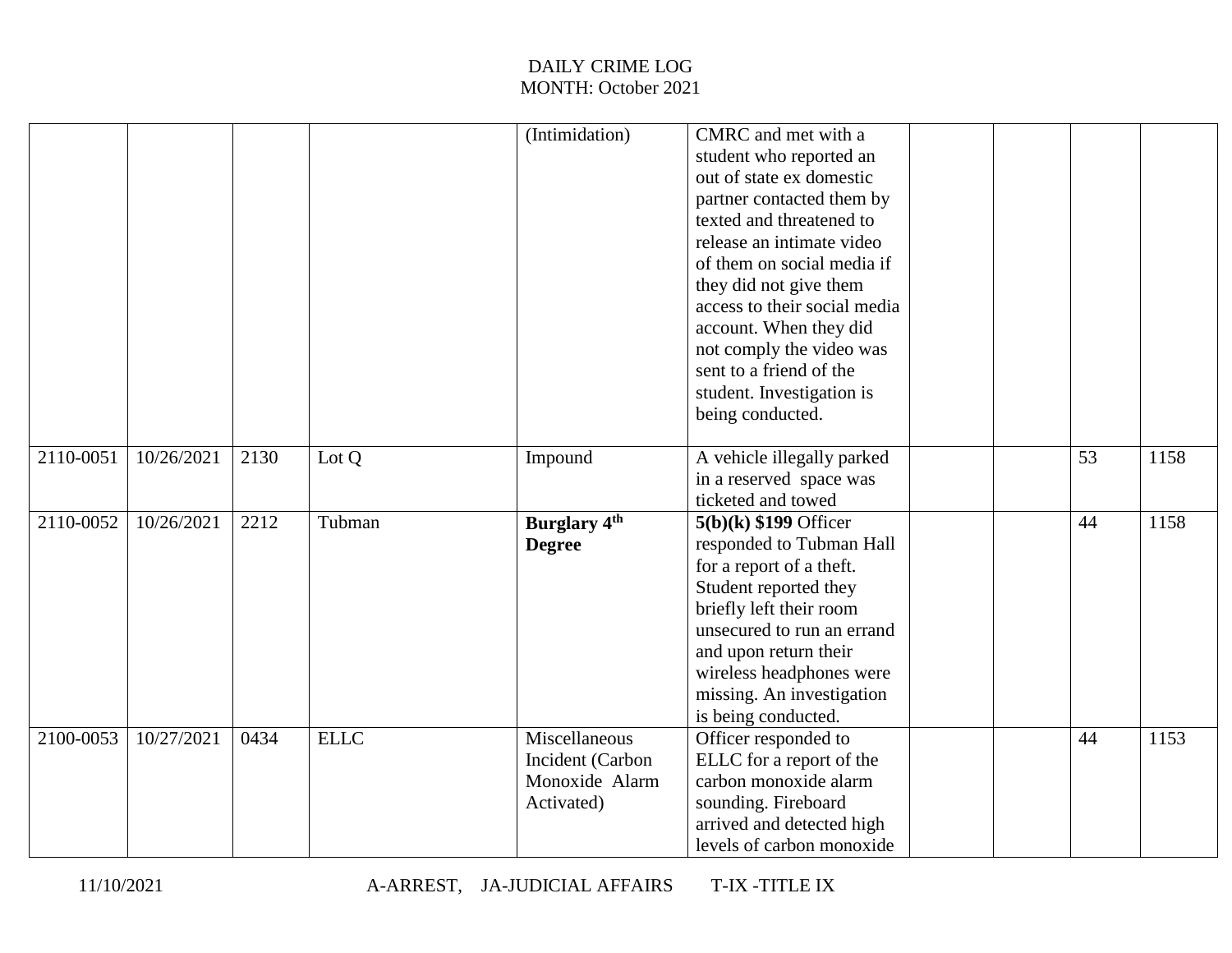| 2110-0054 | 10/28/2021 | 0836 | Lot S       | Impound              | in the room. They directed<br>students not to return to the<br>suite until maintenance<br>serviced the heater.<br>Students were able to<br>return to their room later in<br>the day.<br>A vehicle illegally parked<br>in a reserved space was                                                                                                                                                                                                                                                            |    | 41 | 1128 |
|-----------|------------|------|-------------|----------------------|----------------------------------------------------------------------------------------------------------------------------------------------------------------------------------------------------------------------------------------------------------------------------------------------------------------------------------------------------------------------------------------------------------------------------------------------------------------------------------------------------------|----|----|------|
| 2110-0055 | 10/28/2021 | 0931 | Lot S       | Impound              | ticketed and towed<br>A vehicle illegally parked<br>in a reserved space was<br>ticketed and towed                                                                                                                                                                                                                                                                                                                                                                                                        |    | 41 | 1128 |
| 2110-0056 | 10/28/2021 | 0706 | <b>ELLC</b> | <b>Welfare Check</b> | Officer responded to<br>ELLC to check on the<br>welfare of a student.<br>Student advised they<br>attempted to contact<br>Counseling Services for<br>mental health reasons and<br>the automated operator<br>directed them to contact<br>the police department.<br>Student advises they had<br>no intentions on contacting<br>the Police in reference to<br>their issue. Officer<br>advised student to contact<br>Counseling Services when<br>they open. Forwarded to<br>the Office of Student<br>Conduct. | JA | 41 | 1128 |
| 2110-0057 | 10/28/2021 | 0222 | <b>CMRC</b> | Harassment           | Officers responded to<br>CMRC for a call of                                                                                                                                                                                                                                                                                                                                                                                                                                                              |    | 44 | 1145 |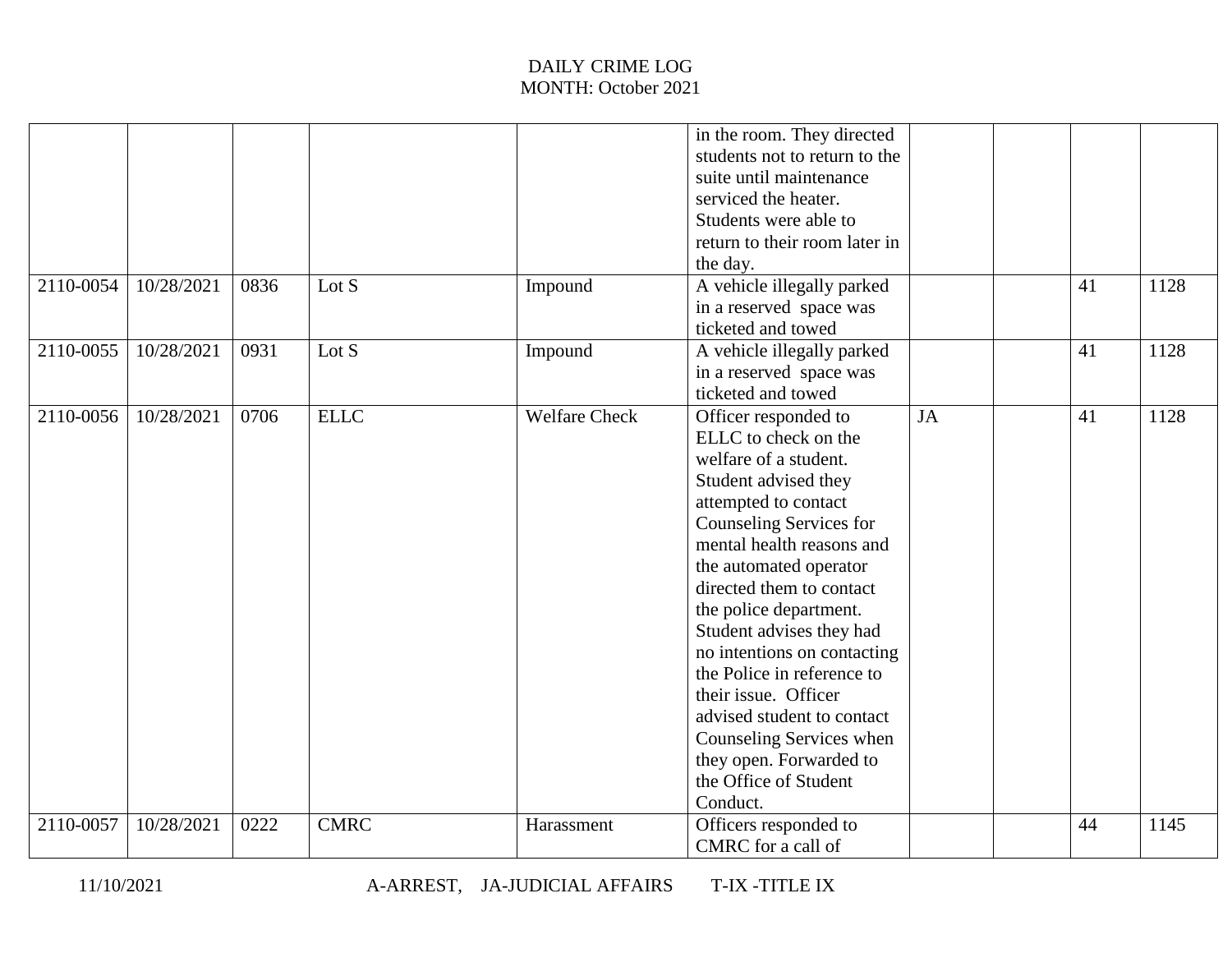|           |            |      |             |                                                  | harassment. Students<br>reported an unknown<br>person continues to follow<br>students in CMRC hallway<br>and on campus. An<br>investigation is being<br>conducted.                                   |           |    |      |
|-----------|------------|------|-------------|--------------------------------------------------|------------------------------------------------------------------------------------------------------------------------------------------------------------------------------------------------------|-----------|----|------|
| 2110-0058 | 10/29/2021 | 1225 | <b>ELLC</b> | <b>Welfare Check</b>                             | A concerned parent called<br>to request a welfare check<br>on a student. Student was<br>not on campus. Parent<br>called later and advised<br>student returned home (off<br>campus).                  | <b>JA</b> | 41 | 1128 |
| 2110-0059 | 10/30/2021 | 0232 | Kennard     | Misc. Incident<br>(Student stuck in<br>elevator) | Officer responded to<br>Kennard for student<br>trapped in elevator.<br>Fireboard was dispatched<br>and removed student.<br>Elevator was taken out of<br>service.                                     |           | 44 | 1153 |
| 2110-0060 | 10/30/2021 | 1427 | <b>CMRC</b> | <b>Medical Emergency</b>                         | Officer responded to<br><b>CMRC</b> for a student<br>having a mental health<br>crisis. Student requested<br>EMS and was transported<br>to hospital. Incident was<br>forwarded to Student<br>Conduct. | JA        | 53 | 1142 |
| 2110-0061 | 10/31/2021 | 0207 | <b>CMRC</b> | CDS (Marijuana)                                  | Officer responded to an<br>RD request for assistance<br>for a party in CMRC.<br>Upon arrival the party had<br>been dispersed. Officer                                                                | <b>JA</b> | 44 | 1153 |